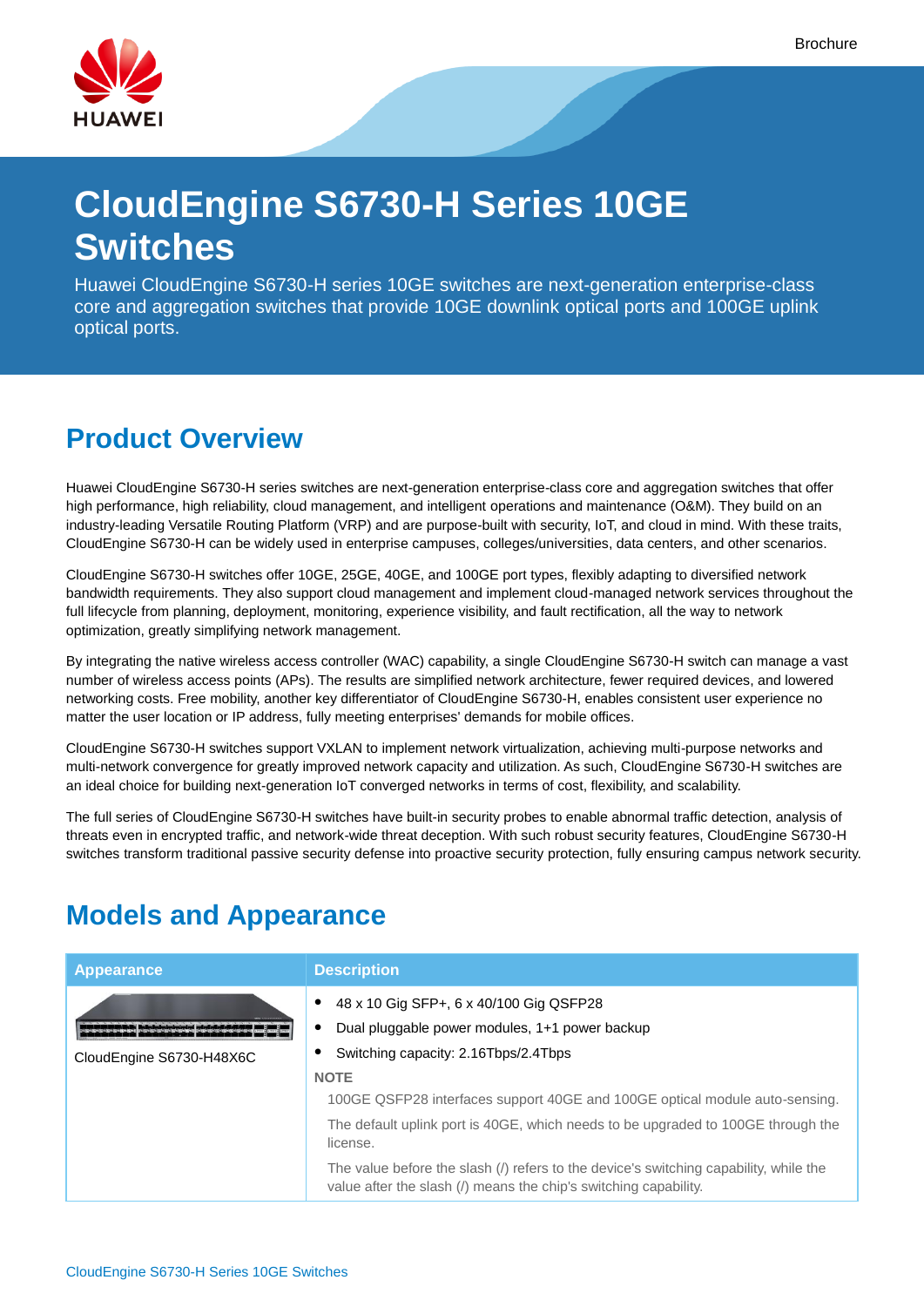| <b>Appearance</b>          | <b>Description</b>                                                                                                                                        |
|----------------------------|-----------------------------------------------------------------------------------------------------------------------------------------------------------|
|                            | 24 x 10 Gig SFP+, 6 x 40/100 Gig QSFP28                                                                                                                   |
|                            | Dual pluggable power modules, 1+1 power backup                                                                                                            |
| CloudEngine S6730-H24X6C   | Switching capacity: 1.68Tbps/2.4Tbps                                                                                                                      |
|                            | <b>NOTE</b>                                                                                                                                               |
|                            | 100GE QSFP28 interfaces support 40GE and 100GE optical module auto-sensing.                                                                               |
|                            | The default uplink port is 40GE, which needs to be upgraded to 100GE through the<br>license.                                                              |
|                            | The value before the slash (/) refers to the device's switching capability, while the<br>value after the slash (/) means the chip's switching capability. |
|                            | 24 x 10 Gig SFP+, 4 x 25 Gig SFP28, 4 x 100 Gig QSFP28                                                                                                    |
|                            | Dual pluggable power modules, 1+1 power backup                                                                                                            |
| CloudEngine S6730-H24X4Y4C | Switching capacity: 1.48Tbps/2.4Tbps                                                                                                                      |
|                            | <b>NOTE</b>                                                                                                                                               |
|                            | 25GE SFP28 interfaces support 10GE and 25GE optical module auto-sensing.                                                                                  |
|                            | 100GE QSFP28 interfaces support 40GE and 100GE optical module auto-sensing.                                                                               |
|                            | The default uplink port is 100GE.                                                                                                                         |
|                            | The value before the slash (/) refers to the device's switching capability, while the<br>value after the slash (/) means the chip's switching capability. |

### **Features and Highlights**

### **Abundant Convergence**

 This CloudEngine S6730-H series provides the integrated WLAN AC function that can manage 1K APs, reducing the costs of purchasing additional WLAN AC hardware. With this switch series, customers can stay ahead in the high-speed wireless era.

 The CloudEngine S6730-H series supports SVF and functions as a parent switch. With this virtualization technology, a physical network with the "Small-sized core and aggregation switches + Access switches + APs" structure can be virtualized into a "super switch", greatly simplifying network management.

 The CloudEngine S6730-H series provides excellent QoS capabilities and supports queue scheduling and congestion control algorithms. Additionally, it adopts innovative priority queuing and multi-level scheduling mechanisms to implement finegrained scheduling of data flows, meeting service quality requirements of different user terminals and services.

### **Providing Granular Network Management**

 The CloudEngine S6730-H series uses the Packet Conservation Algorithm for Internet (iPCA) technology that alters the traditional method of using simulated traffic for fault location. iPCA technology can monitor network quality for any service flow anywhere, anytime, without extra costs. It can detect temporary service interruptions in a very short time and can identify faulty ports accurately. This cutting-edge fault detection technology turns "extensive management" to "granular management."

 The CloudEngine S6730-H supports Two-Way Active Measurement Protocol (TWAMP) to accurately check any IP link and obtain the entire network's IP performance. This protocol eliminates the need of using a dedicated probe or a proprietary protocol.

### **Flexible Ethernet Networking**

 In addition to traditional Spanning Tree Protocol (STP), Rapid Spanning Tree Protocol (RSTP), and Multiple Spanning Tree Protocol (MSTP), the CloudEngine S6730-H supports Huawei-developed Smart Ethernet Protection (SEP) technology and the latest Ethernet Ring Protection Switching (ERPS) standard. SEP is a ring protection protocol specific to the Ethernet link layer, and applies to various ring network topologies, such as open ring topology, closed ring topology, and cascading ring topology. This protocol is reliable, easy to maintain, and implements fast service switching within 50 milliseconds. ERPS is defined in ITU-T G.8032. It implements millisecond-level protection switching based on traditional Ethernet MAC and bridging functions.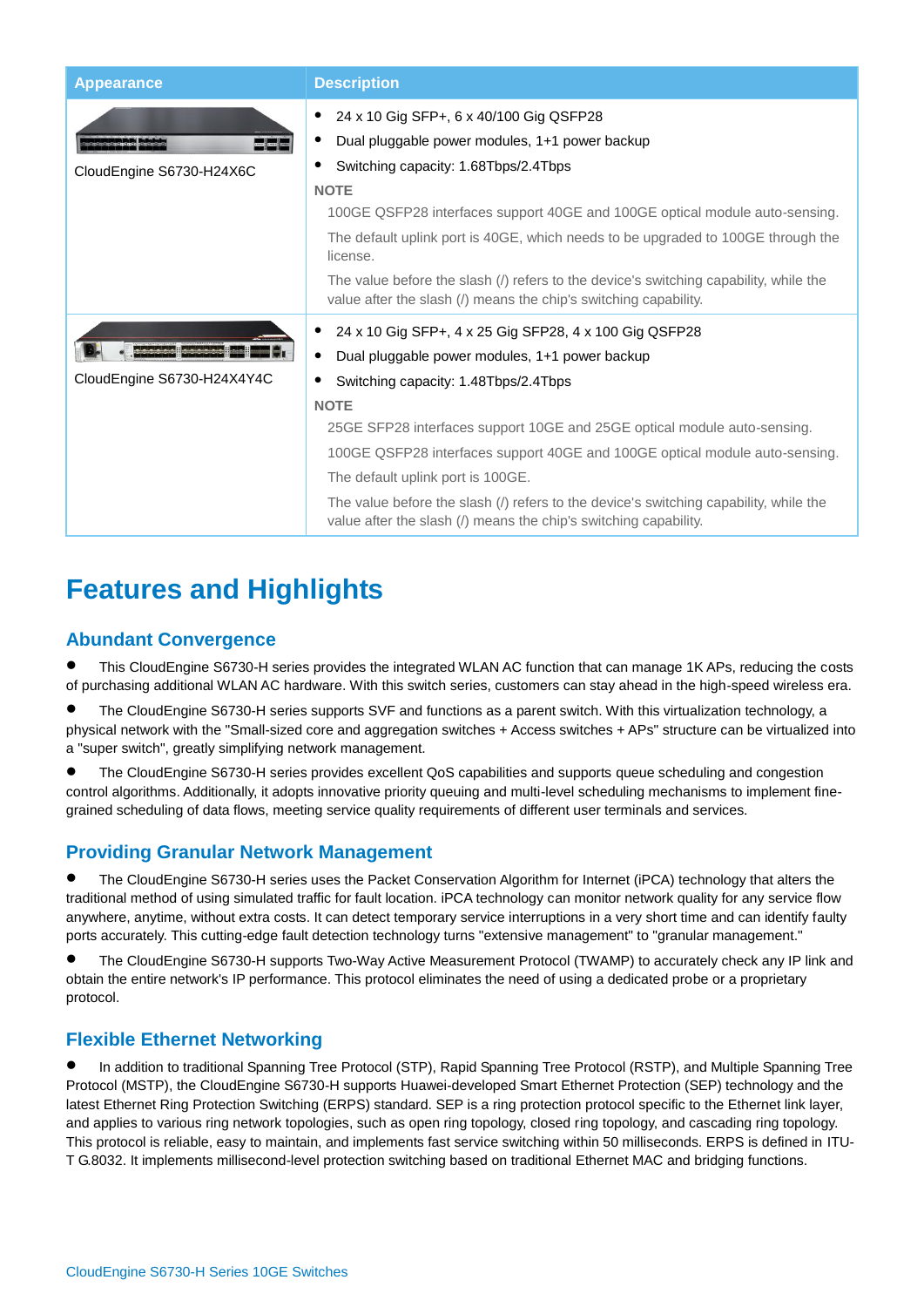The CloudEngine S6730-H supports Smart Link and Virtual Router Redundancy Protocol (VRRP), which implement backup of uplinks. One CloudEngine S6730-H switch can connect to multiple aggregation switches through multiple links, significantly improving reliability of access devices.

### **Intelligent Stack (iStack)**

 The CloudEngine S6730-H series supports the iStack function that combines multiple switches into a logical switch. Member switches in a stack implement redundancy backup to improve device reliability and use inter-device link aggregation to improve link reliability. iStack provides high network scalability. You can increase a stack's ports, bandwidth, and processing capability by simply adding member switches. iStack also simplifies device configuration and management. After a stack is set up, multiple physical switches can be virtualized into one logical device. You can log in to any member switch in the stack to manage all the member switches in it.

### **Cloud-based Management**

 The Huawei cloud management platform allows users to configure, monitor, and inspect switches on the cloud, reducing on-site deployment and O&M manpower costs and decreasing network OPEX. Huawei switches support both cloud management and on-premise management modes. These two management modes can be flexibly switched as required to achieve smooth evolution while maximizing return on investment (ROI).

### **VXLAN Features**

 VXLAN is used to construct a Unified Virtual Fabric (UVF). As such, multiple service networks or tenant networks can be deployed on the same physical network, and service and tenant networks are isolated from each other. This capability truly achieves 'one network for multiple purposes'. The resulting benefits include enabling data transmission of different services or customers, reducing the network construction costs, and improving network resource utilization.

 This series switches are VXLAN-capable and allow centralized and distributed VXLAN gateway deployment modes. These switches also support the BGP EVPN protocol for dynamically establishing VXLAN tunnels and can be configured using NETCONF/YANG.

### **Clock Synchronization**

 CloudEngine S6730-H48X6C and CloudEngine S6730-H24X6C models supports the IEEE 1588v2 protocol, which implements low-cost, high-precision, and high-reliability time and clock synchronization. This feature can meet strict requirements of power and transportation industry customers on time and clock synchronization.

### **Link Layer Security**

 CloudEngine S6730-H24X4Y4C models support MACsec. MACsec protects transmitted Ethernet data frames through identity authentication, data encryption, integrity check, and anti-replay protection, reducing the risks of information leakage and malicious network attacks. With MACsec, these switch models are able to address strict information security requirements of customers in industries such as government and finance.

### **Intelligent O&M**

 This series switches provides telemetry technology to collect device data in real time and send the data to Huawei campus network analyzer(iMaster NCE-CampusInsight). The CampusInsight analyzes network data based on the intelligent fault identification algorithm, accurately displays the real-time network status, effectively demarcates and locates faults in a timely manner, and identifies network problems that affect user experience, accurately guaranteeing user experience.

 This series switches supports a variety of intelligent O&M features for audio and video services, including the enhanced Media Delivery Index (eMDI). With this eDMI function, the switch can function as a monitored node to periodically conduct statistics and report audio and video service indicators to the CampusInsight platform. In this way, the CampusInsight platform can quickly demarcate audio and video service quality faults based on the results of multiple monitored nodes.

### **Intelligent Upgrade**

 Switches support the intelligent upgrade feature. Specifically, switches obtain the version upgrade path and download the newest version for upgrade from the Huawei Online Upgrade Platform (HOUP). The entire upgrade process is highly automated and achieves one-click upgrade. In addition, preloading the version is supported, which greatly shortens the upgrade time and service interruption time.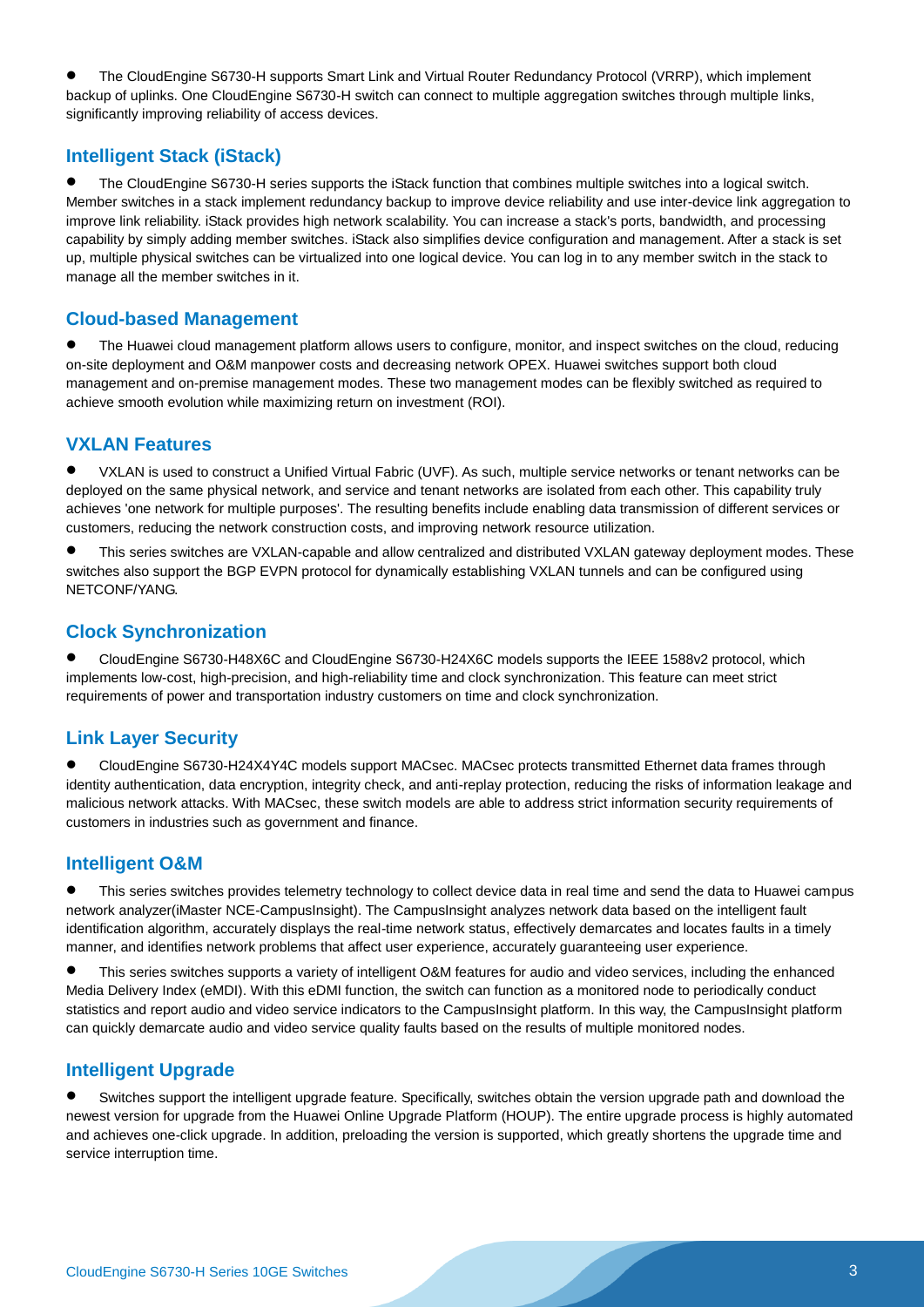The intelligent upgrade feature greatly simplifies device upgrade operations and makes it possible for the customer to upgrade the version independently. This greatly reduces the customer's maintenance costs. In addition, the upgrade policies on the HOUP platform standardize the upgrade operations, which greatly reduces the risk of upgrade failures.

### **Big Data-Powered Collaborative Security**

 This series of switches supports encrypted communication analytics (ECA), a traffic identification and detection technology. ECA can precisely detect malicious traffic by efficiently identifying encrypted and non-encrypted traffic, extracting the characteristics of encrypted traffic, and sending these characteristics to HiSec Insight (a big data-powered security analysis system). Furthering to this, ECA-capable switches can work with the controller iMaster NCE-Campus to automatically isolate threats, thereby ensuring campus network security.

 This series of switches also supports network deception technology. Specifically, switches functioning as sensors can detect threats (such as IP address scanning and port scanning on the network) and lure threat traffic to the honeypot for simulated interaction with attackers. In this way, it is easy to obtain attack behaviors, extract attack tools, and analyze suspicious traffic in depth to create defense policies. Switches then work with iMaster NCE-Campus to automatically isolate threats and block the spread of attack behaviors, ensuring campus network security.

### **Open Programmability System(OPS)**

 Open Programmability System (OPS) is an open programmable system based on the Python language. IT administrators can program the O&M functions of a switch through Python scripts to quickly innovate functions and implement intelligent O&M.

## **Licensing**

### **Licensing**

This series switches supports both the traditional feature-based licensing mode and the latest Huawei IDN One Software (N1 mode for short) licensing mode. The N1 mode is ideal for deploying Huawei CloudCampus Solution in the on-premises scenario, as it greatly enhances the customer experiences in purchasing and upgrading software services with simplicity.

| <b>Switch Functions</b>                                                                                                                                                                                                                                                                              | <b>N1 Basic</b><br><b>Software</b> | <b>N1 Foundation</b><br><b>Software Package</b> | <b>N1 Advanced</b><br><b>Software</b><br><b>Package</b> |
|------------------------------------------------------------------------------------------------------------------------------------------------------------------------------------------------------------------------------------------------------------------------------------------------------|------------------------------------|-------------------------------------------------|---------------------------------------------------------|
| <b>Basic network functions:</b><br>Layer 2 functions, IPv4, IPv6, MPLS, SVF, and others<br>Note: For details, see the Service Features                                                                                                                                                               | $\sqrt{ }$                         | $\sqrt{ }$                                      | $\sqrt{ }$                                              |
| Basic network automation based on the iMaster NCE-<br>Campus:<br>Basic automation: Plug-and-play, SSID, and AP<br>group management<br>Basic monitoring: Application visualization<br>NE management: Image and topology management<br>and discovery<br>WLAN enhancement: Roaming and optimization for | $\mathbf{x}$                       | $\sqrt{ }$                                      | $\sqrt{ }$                                              |
| up to 128 APs<br>Advanced network automation and intelligent O&M:<br>VXLAN, user access authentication, free mobility, and<br>Campus Insight basic functions                                                                                                                                         | $\boldsymbol{\mathsf{x}}$          | $\boldsymbol{\mathsf{x}}$                       | $\sqrt{ }$                                              |

Software Package Features in N1 Mode

Note: Only V200R019C00 and later versions can support N1 mode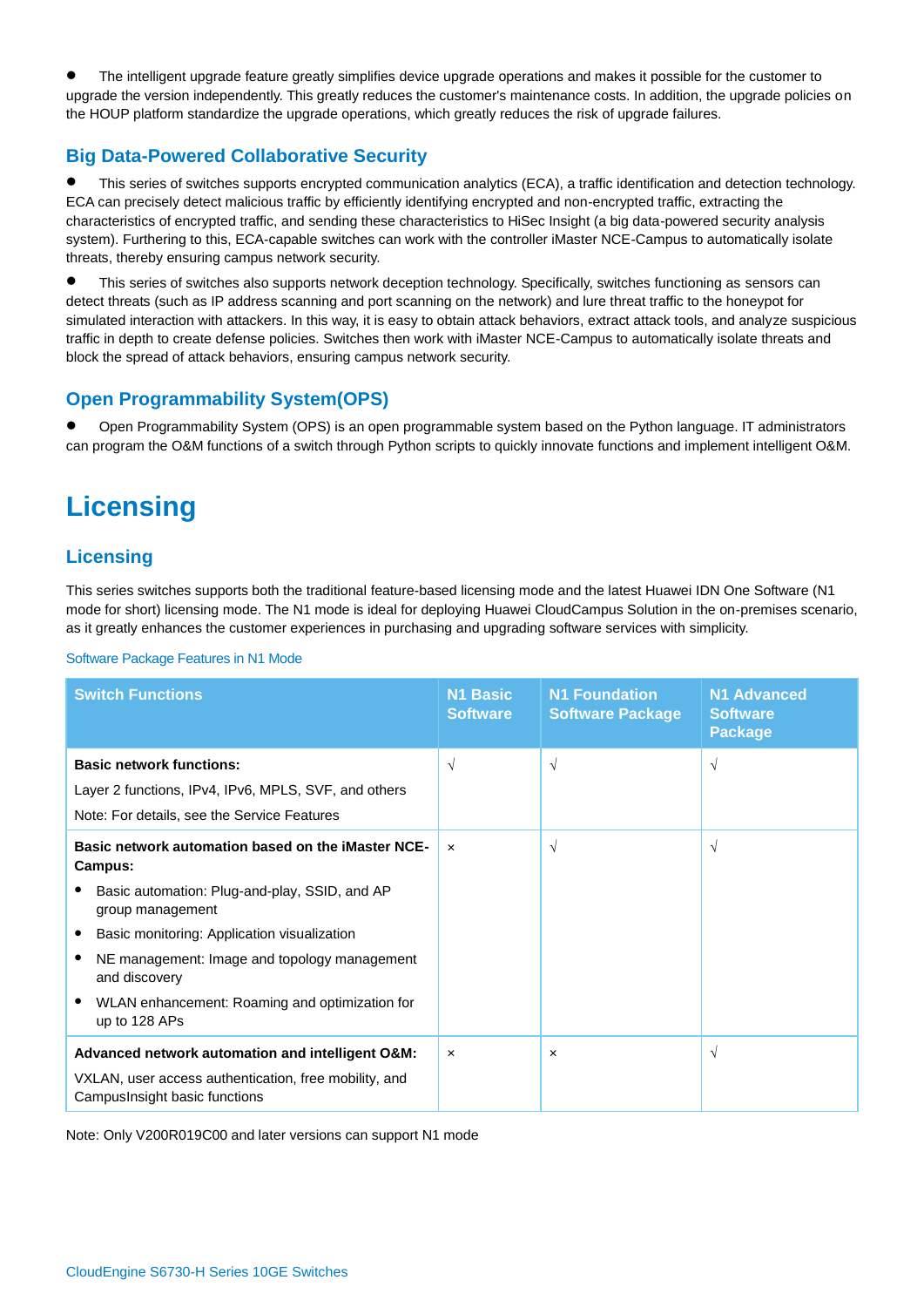# **Product Specifications**

| <b>Item</b>                                                                                    | <b>CloudEngine S6730-</b><br><b>H48X6C</b>                                                                                                                                                                                                                                                                                                                              | <b>CloudEngine S6730-</b><br><b>H24X6C</b>                           | <b>CloudEngine S6730-</b><br><b>H24X4Y4C</b>                                                                                              |
|------------------------------------------------------------------------------------------------|-------------------------------------------------------------------------------------------------------------------------------------------------------------------------------------------------------------------------------------------------------------------------------------------------------------------------------------------------------------------------|----------------------------------------------------------------------|-------------------------------------------------------------------------------------------------------------------------------------------|
| Fixed ports                                                                                    | 48 x 10 Gig SFP+, 6 x 40/100<br>Gig QSFP28                                                                                                                                                                                                                                                                                                                              | 24 x 10 Gig SFP+, 6 x 40/100<br>Gig QSFP28                           | 24 x 10 Gig SFP+, 4 x 25 Gig<br>SFP28, 4 x 100 Gig QSFP28                                                                                 |
| Dimensions (H x W<br>x D                                                                       | 43.6 mm x 442.0 mm x 420.0<br>mm (1.72 in. x 17.4 in. x 16.5<br>in.)                                                                                                                                                                                                                                                                                                    | 43.6 mm x 442.0 mm x 420.0<br>mm (1.72 in. x 17.4 in. x 16.5<br>in.) | 43.6 mm x 442.0 mm x 220.0<br>mm (1.72 in. x 17.4 in. x 8.66 in.)                                                                         |
| Chassis height(U)                                                                              | 1 <sub>U</sub>                                                                                                                                                                                                                                                                                                                                                          | 1U                                                                   | 1U                                                                                                                                        |
| Rated voltage range                                                                            | AC input: 100 V AC to 240 V AC, 50/60 Hz<br>$\bullet$<br>High-Voltage DC input: 240 V DC<br>DC input: -48 V DC to -60 V DC                                                                                                                                                                                                                                              |                                                                      | AC input: 100 V AC to 240 V<br>$\bullet$<br>AC, 50/60 Hz<br>High-Voltage DC input: 240<br>V DC<br>DC input: -48 V DC to -60 V<br>DC       |
| Maximum voltage<br>range                                                                       | AC input: 90 V AC to 290 V AC, 45 Hz to 65 Hz<br>٠<br>High-Voltage DC input: 190 V DC to 290 V DC<br>DC input: -38.4 V DC to -72 V DC                                                                                                                                                                                                                                   |                                                                      | AC input: 90 V AC to 290 V<br>AC, 45 Hz to 65 Hz<br>High-Voltage DC input: 190<br>V DC to 290 V DC<br>DC input: -38.4 V DC to -72<br>V DC |
| Maximum input<br>current                                                                       | AC 600W: 8A<br>DC 1000W: 30A                                                                                                                                                                                                                                                                                                                                            |                                                                      | AC 300W: 4A<br>DC 260W: 10A                                                                                                               |
| Typical power<br>consumption (30%<br>of traffic load, tested<br>according to ATIS<br>standard) | 165 W                                                                                                                                                                                                                                                                                                                                                                   | 149 W                                                                | 186W                                                                                                                                      |
| Maximum power<br>consumption (100%<br>throughput, full<br>speed of fans)                       | 291 W                                                                                                                                                                                                                                                                                                                                                                   | 254 W                                                                | 253W                                                                                                                                      |
| Operating<br>temperature                                                                       | -5°C to +45°C (23°F to 113°F) at an altitude of 0-1800 m (0-5906 ft.)<br><b>NOTE</b><br>When the altitude is 1800-5000 m (5906-16404 ft.), the highest operating temperature reduces by<br>1°C (1.8°F) every time the altitude increases by 220 m (722 ft.).<br>The switch cannot be started when the ambient temperature is lower than $0^{\circ}C$ (32 $^{\circ}F$ ). |                                                                      |                                                                                                                                           |
| Storage temperature                                                                            | -40°C to +70°C (-40°F to +158°F)                                                                                                                                                                                                                                                                                                                                        |                                                                      |                                                                                                                                           |
| Operating altitude                                                                             | 0-5000 m (0-16404 ft.)                                                                                                                                                                                                                                                                                                                                                  |                                                                      |                                                                                                                                           |
| Noise (sound<br>pressure at normal<br>temperature)                                             | $<$ 65 dB(A)                                                                                                                                                                                                                                                                                                                                                            |                                                                      | $< 64.5$ db(A)                                                                                                                            |
| Power supply surge<br>protection                                                               | Using AC power modules: ±6 kV in differential mode, ±6 kV in common mode<br>Using DC power modules: ±2 kV in differential mode, ±4 kV in common mode<br>٠                                                                                                                                                                                                               |                                                                      |                                                                                                                                           |
| Power supply type                                                                              | 600 W AC Power Module                                                                                                                                                                                                                                                                                                                                                   |                                                                      | 300 W AC Power Module<br>٠                                                                                                                |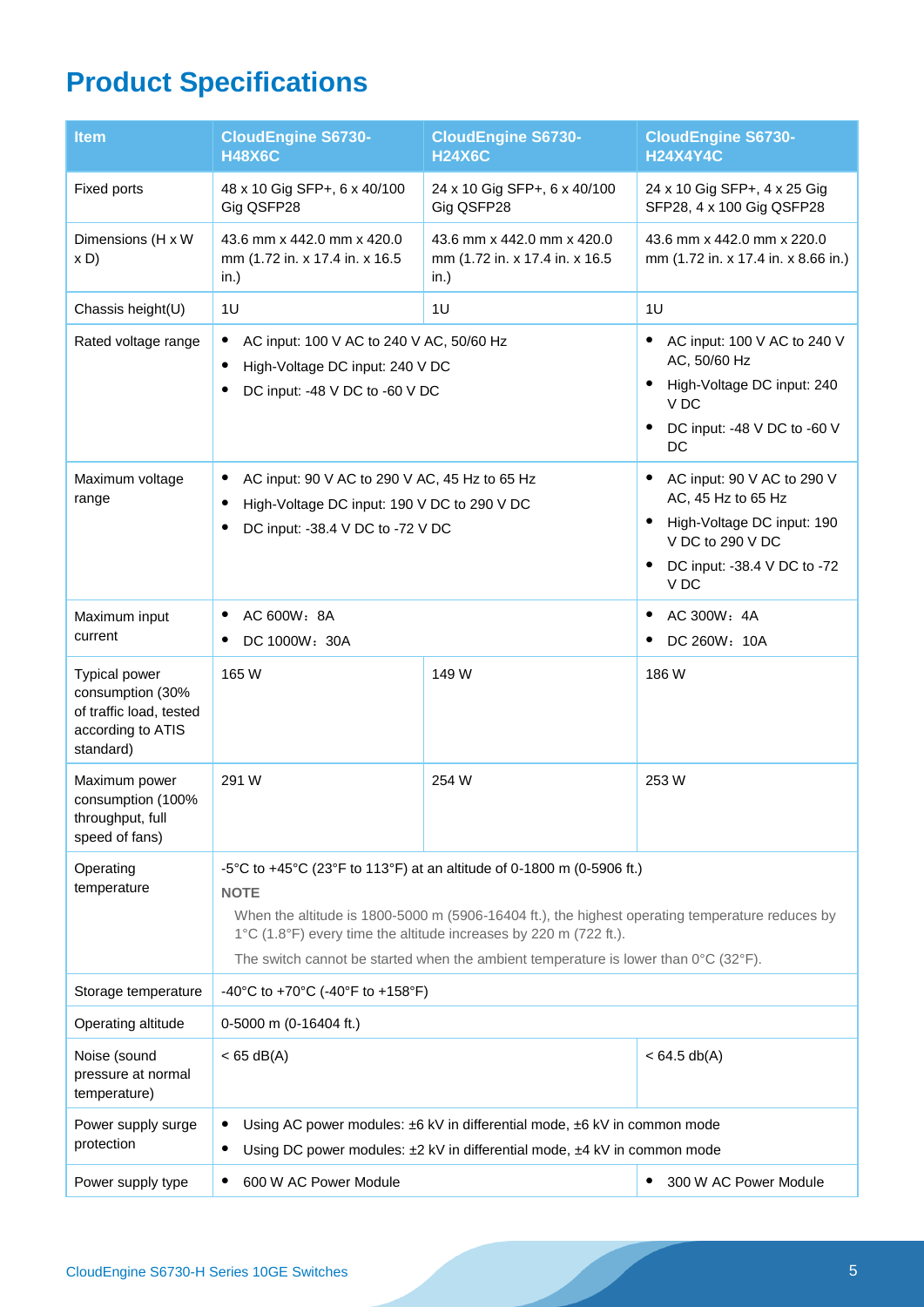| <b>Item</b>       | <b>CloudEngine S6730-</b><br><b>H48X6C</b>                                                                                                                                                                            | <b>CloudEngine S6730-</b><br><b>H24X6C</b> | <b>CloudEngine S6730-</b><br><b>H24X4Y4C</b>                                                                                                                                                                                     |
|-------------------|-----------------------------------------------------------------------------------------------------------------------------------------------------------------------------------------------------------------------|--------------------------------------------|----------------------------------------------------------------------------------------------------------------------------------------------------------------------------------------------------------------------------------|
|                   | 1000 W DC Power Module<br><b>NOTE</b><br>The S6730-H can use a single power module or double power<br>modules for 1+1 power redundancy. Pluggable AC and DC<br>power modules can be used together in the same switch. |                                            | 260 W DC Power Module<br><b>NOTE</b><br>The S6730-H can use a single<br>power module or double<br>power modules for 1+1 power<br>redundancy. Pluggable AC<br>and DC power modules can<br>be used together in the same<br>switch. |
| Relative humidity | 5% to 95%, noncondensing                                                                                                                                                                                              |                                            |                                                                                                                                                                                                                                  |
| Fans              | 4, Fan modules are pluggable                                                                                                                                                                                          |                                            | 3. Built-in fan                                                                                                                                                                                                                  |
| Heat dissipation  | Heat dissipation with fan, intelligent fan speed adjustment                                                                                                                                                           |                                            |                                                                                                                                                                                                                                  |

### **Service Features**

Except for special instructions, the following features are supported by CloudEngine S6730-H with N1 basic software.

| <b>Feature</b>   | <b>Description</b>                                                                                                                                                                                                                                                                         |
|------------------|--------------------------------------------------------------------------------------------------------------------------------------------------------------------------------------------------------------------------------------------------------------------------------------------|
| <b>MAC</b>       | Up to 384K MAC address entries<br>IEEE 802.1d standards compliance<br>MAC address learning and aging<br>Static, dynamic, and blackhole MAC address entries<br>Packet filtering based on source MAC addresses                                                                               |
| <b>VLAN</b>      | <b>4K VLANs</b><br>Guest VLANs and voice VLANs<br><b>GVRP</b><br><b>MUX VLAN</b><br>VLAN assignment based on MAC addresses, protocols, IP subnets, policies, and ports<br><b>VLAN</b> mapping                                                                                              |
| <b>ARP</b>       | <b>Static ARP</b><br>Dynamic ARP                                                                                                                                                                                                                                                           |
| IP routing       | Static routes, RIP v1/2, RIPng, OSPF, OSPFv3, IS-IS, IS-ISv6, BGP, BGP4+, ECMP, routing policy<br>Up to 256K FIBv4 entries<br>Up to 80K FIBv6 entries                                                                                                                                      |
| Interoperability | VLAN-Based Spanning Tree (VBST), working with PVST, PVST+, and RPVST<br>Link-type Negotiation Protocol (LNP), similar to DTP<br>VLAN Central Management Protocol (VCMP), similar to VTP                                                                                                    |
| Wireless service | AP access control, AP domain management, and AP configuration template management<br>Radio management, unified static configuration, and dynamic centralized management<br>WLAN basic services, QoS, security, and user management<br>CAPWAP, tag/terminal location, and spectrum analysis |
| Ethernet loop    | RRPP ring topology and RRPP multi-instance                                                                                                                                                                                                                                                 |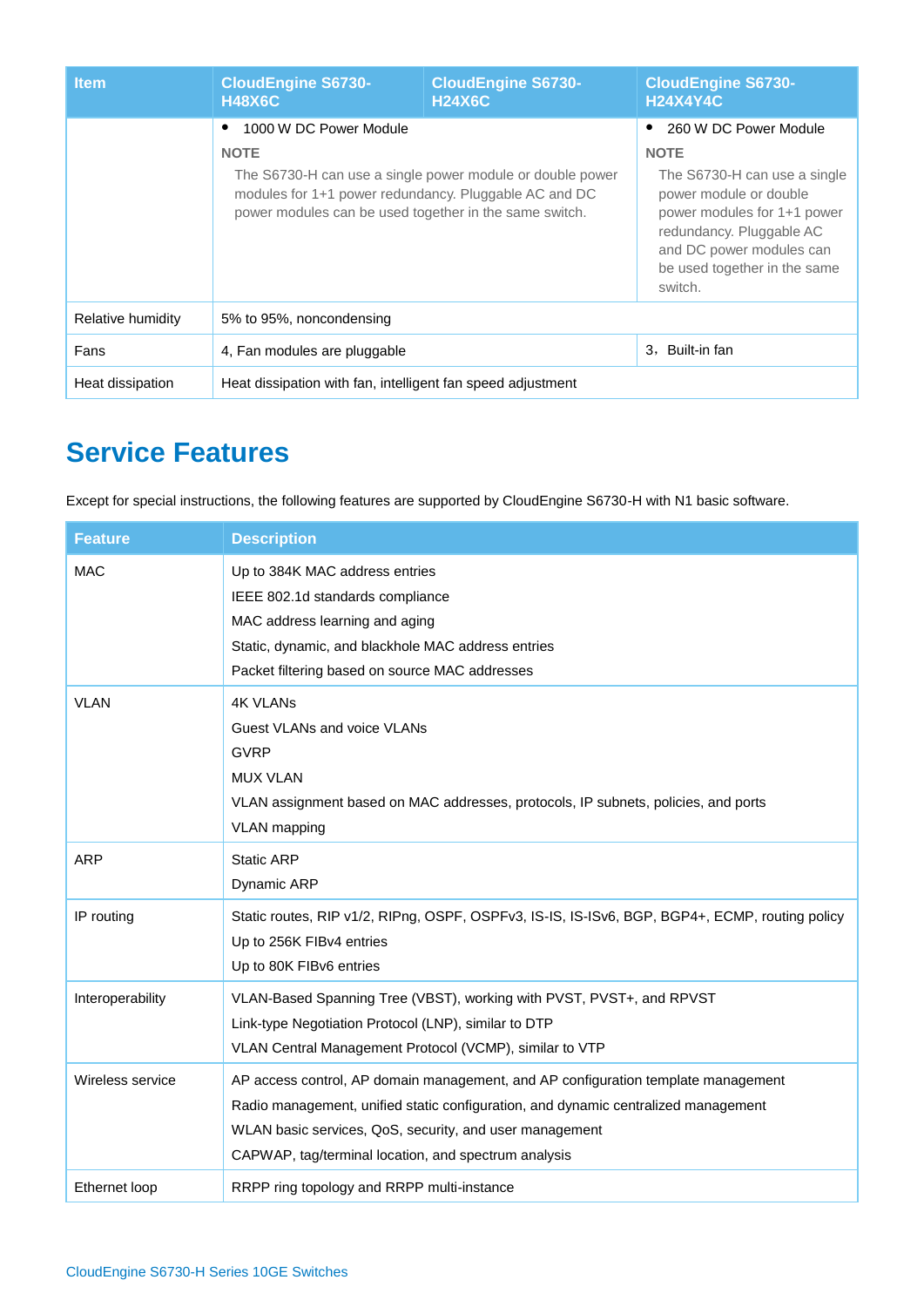| <b>Feature</b>       | <b>Description</b>                                                                                                                                                                                                                                                                                                                                                                                                                                                                                                                                                                                      |
|----------------------|---------------------------------------------------------------------------------------------------------------------------------------------------------------------------------------------------------------------------------------------------------------------------------------------------------------------------------------------------------------------------------------------------------------------------------------------------------------------------------------------------------------------------------------------------------------------------------------------------------|
| protection           | Smart Link tree topology and Smart Link multi-instance, providing millisecond-level protection<br>switchover<br><b>SEP</b><br>ERPS (G.8032)<br>BFD for OSPF, BFD for IS-IS, BFD for VRRP, and BFD for PIM<br>STP (IEEE 802.1d), RSTP (IEEE 802.1w), and MSTP (IEEE 802.1s)<br>BPDU protection, root protection, and loop protection                                                                                                                                                                                                                                                                     |
| <b>MPLS</b>          | MPLS L3VPN<br>MPLS L2VPN (VPWS/VPLS)<br>MPLS-TE<br><b>MPLS QoS</b>                                                                                                                                                                                                                                                                                                                                                                                                                                                                                                                                      |
| <b>IPv6</b> features | Neighbor Discover (ND)<br><b>PMTU</b><br>IPv6 Ping, IPv6 Tracert, IPv6 Telnet<br>ACLs based on source IPv6 addresses, destination IPv6 addresses, Layer 4 ports, or protocol types<br>Multicast Listener Discovery snooping (MLDv1/v2)<br>IPv6 addresses configured for sub-interfaces, VRRP6, DHCPv6, and L3VPN                                                                                                                                                                                                                                                                                        |
| Multicast            | IGMP v1/v2/v3 snooping and IGMP fast leave<br>Multicast forwarding in a VLAN and multicast replication between VLANs<br>Multicast load balancing among member ports of a trunk<br>Controllable multicast<br>Port-based multicast traffic statistics<br>IGMP v1/v2/v3, PIM-SM, PIM-DM, and PIM-SSM<br><b>MSDP</b><br><b>Multicast VPN</b>                                                                                                                                                                                                                                                                |
| QoS/ACL              | Rate limiting in the inbound and outbound directions of a port<br>Packet redirection<br>Port-based traffic policing and two-rate three-color CAR<br>Eight queues on each port<br>DRR, SP, and DRR+SP queue scheduling algorithms<br>WRED<br>Re-marking of the 802.1p and DSCP fields of packets<br>Packet filtering at Layer 2 to Layer 4, filtering out invalid frames based on the source MAC address,<br>destination MAC address, source IP address, destination IP address, TCP/UDP source/destination<br>port number, protocol type, and VLAN ID<br>Queue-based rate limiting and shaping on ports |
| Security             | Hierarchical user management and password protection<br>DoS attack defense, ARP attack defense, and ICMP attack defense<br>Binding of the IP address, MAC address, port number, and VLAN ID<br>Port isolation, port security, and sticky MAC<br>MAC Forced Forwarding (MFF)<br><b>Blackhole MAC address entries</b><br>Limit on the number of learned MAC addresses<br>IEEE 802.1X authentication and limit on the number of users on a port                                                                                                                                                            |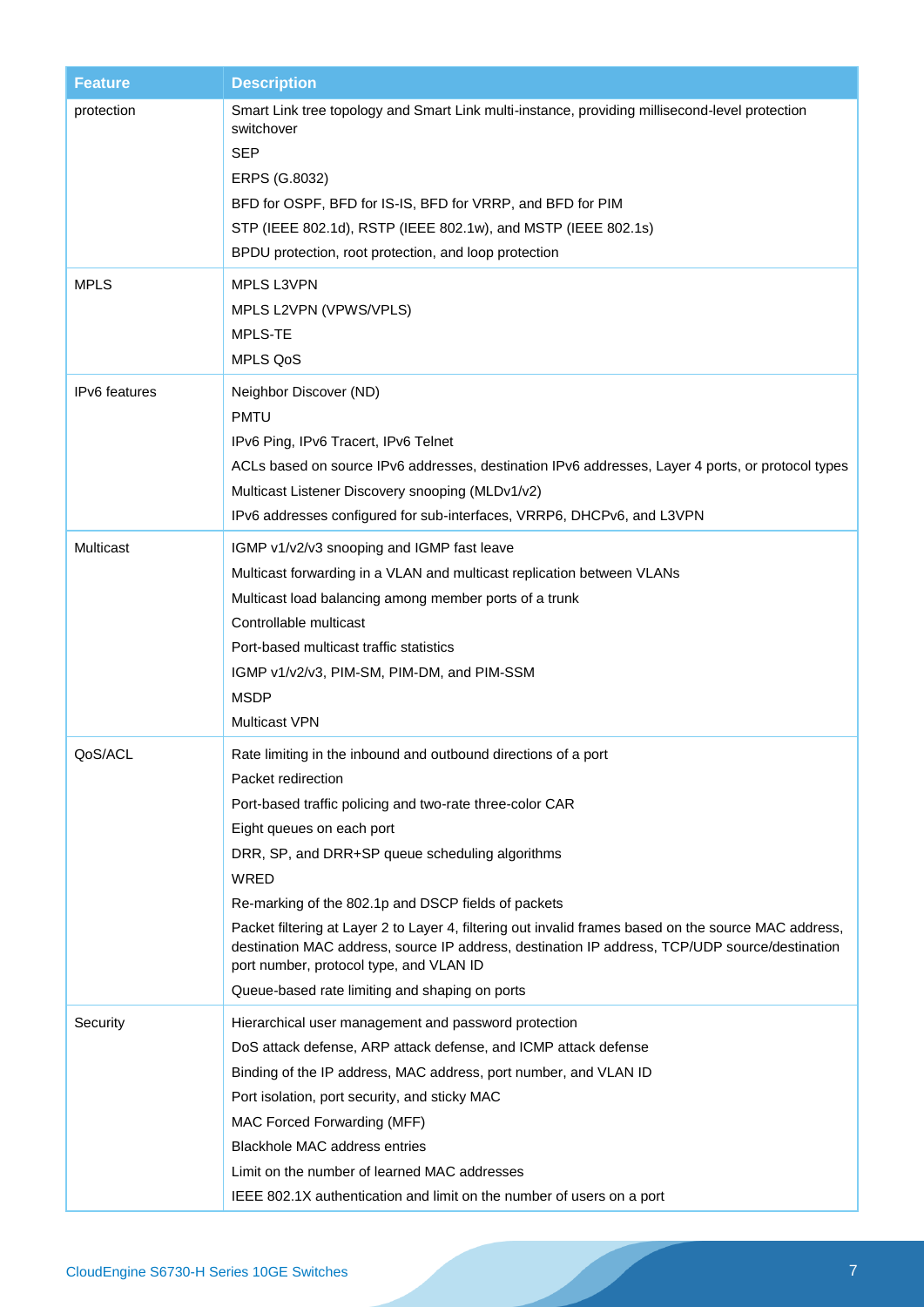| <b>Feature</b>                | <b>Description</b>                                                                                                                                                                                                                                                                                                                                                                                   |
|-------------------------------|------------------------------------------------------------------------------------------------------------------------------------------------------------------------------------------------------------------------------------------------------------------------------------------------------------------------------------------------------------------------------------------------------|
|                               | AAA authentication, RADIUS authentication, and HWTACACS authentication<br><b>NAC</b><br>SSH V2.0<br><b>HTTPS</b><br>CPU protection<br><b>Blacklist and whitelist</b><br>Attack source tracing and punishment for IPv6 packets such as ND, DHCPv6, and MLD packets<br>IPSec for management packet encryption<br><b>ECA</b><br>Deception<br>MACSec(Supported by the CloudEngine S6730-H24X4Y4C models) |
| Reliability                   | <b>LACP</b><br>E-Trunk<br>Ethernet OAM (IEEE 802.3ah and IEEE 802.1ag)<br>ITU-Y.1731<br><b>DLDP</b><br><b>LLDP</b><br>BFD for BGP, BFD for IS-IS, BFD for OSPF, BFD for static routes                                                                                                                                                                                                                |
| <b>VXLAN</b>                  | VXLAN L2 and L3 gateways<br>Centralized and distributed gateway<br><b>BGP-EVPN</b><br>Configured through the NETCONF protocol                                                                                                                                                                                                                                                                        |
| <b>SVF</b>                    | Acting as the parent node to vertically virtualize downlink switches and APs as one device for<br>management<br>Two-layer client architecture<br>ASs can be independently configured. Services not supported by templates can be configured on<br>the parent node.<br>Third-party devices allowed between SVF parent and clients                                                                     |
| <b>iPCA</b>                   | Marking service packets to obtain the packet loss ratio and number of lost packets in real time<br>Measurement of the number of lost packets and packet loss ratio on networks and devices                                                                                                                                                                                                           |
| Management and<br>maintenance | Cloud-based management<br>Virtual cable test<br>SNMP v1/v2c/v3<br><b>RMON</b><br>Web-based NMS<br>System logs and alarms of different severities<br><b>GVRP</b><br><b>MUX VLAN</b><br>NetStream<br>Telemetry                                                                                                                                                                                         |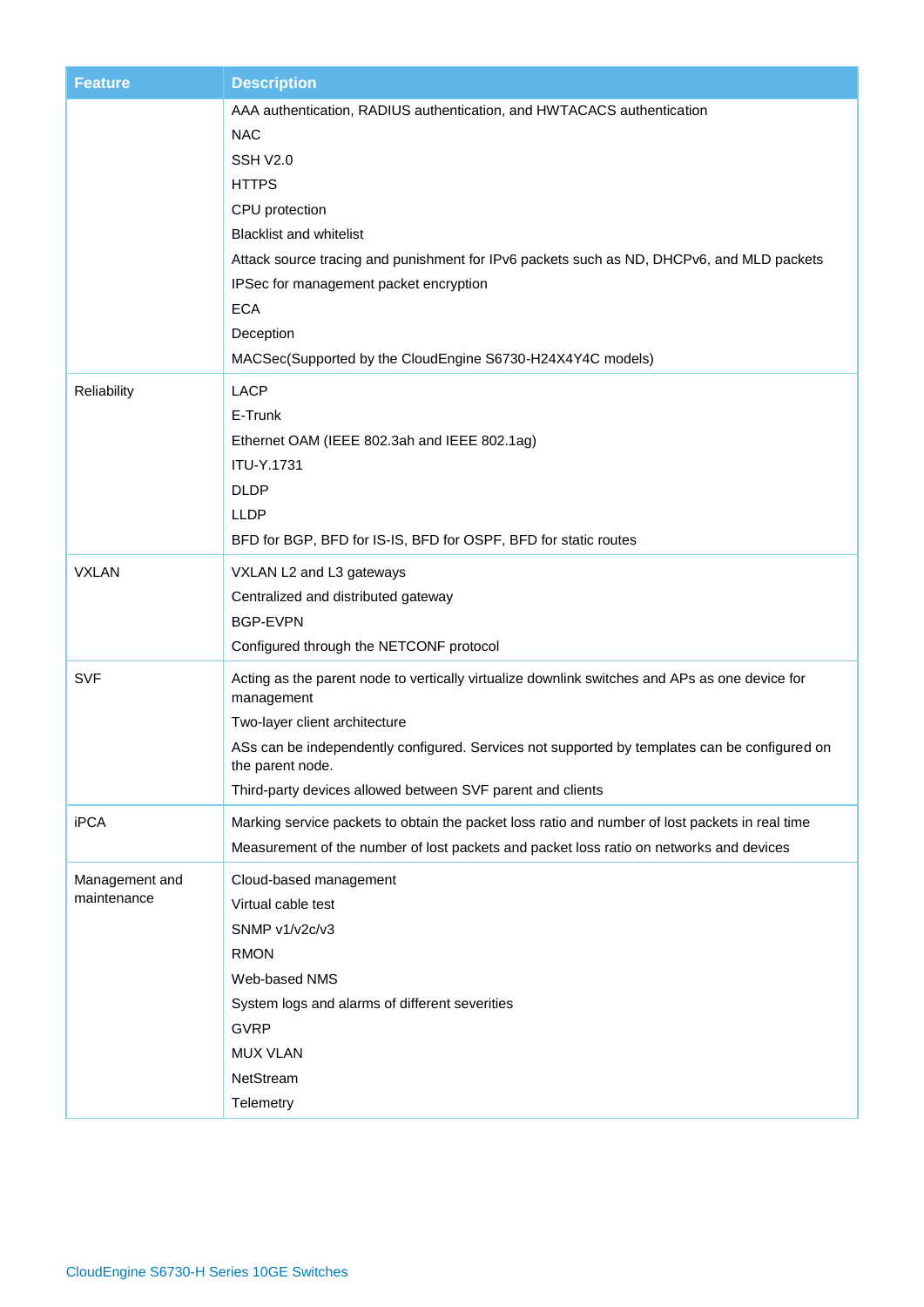## **Networking and Applications**

### **Large-scale Enterprise Campus Network**

CloudEngine S6730-H series switches can be deployed at the aggregation layer of a large-scale enterprise campus network, creating a highly reliable, scalable, and manageable enterprise campus network.



### **Application on a MAN**

CloudEngine S6730-H series switches can be deployed at the access layer of a MAN(Metropolitan Area Network) to build a high-performance, multi-service, and highly reliable ISP MAN network.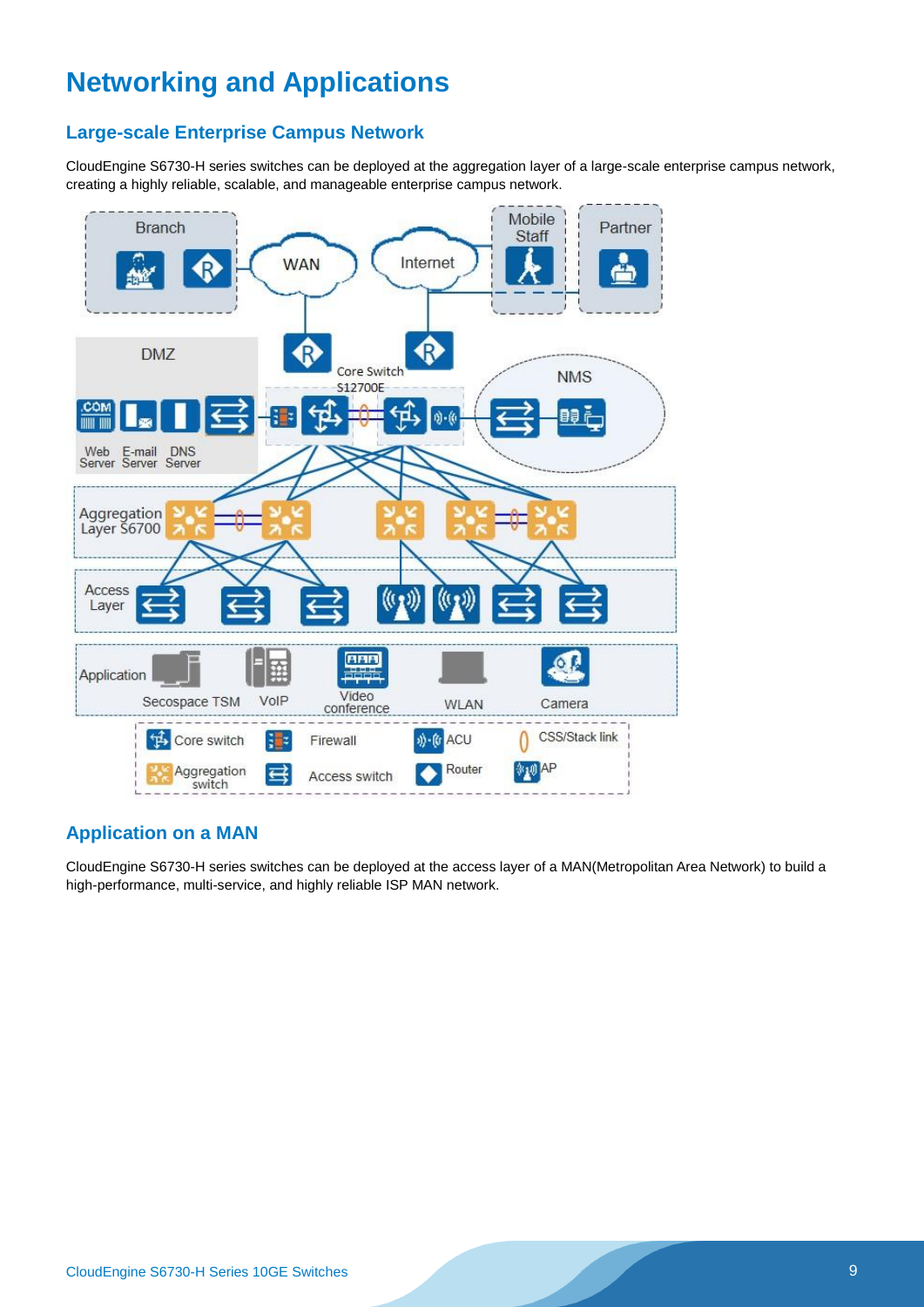

#### **Data Center**

CloudEngine S6730-H switches can be deployed at the access layer build a virtualized, highly reliable, non-blocking, and energy conservative data center network.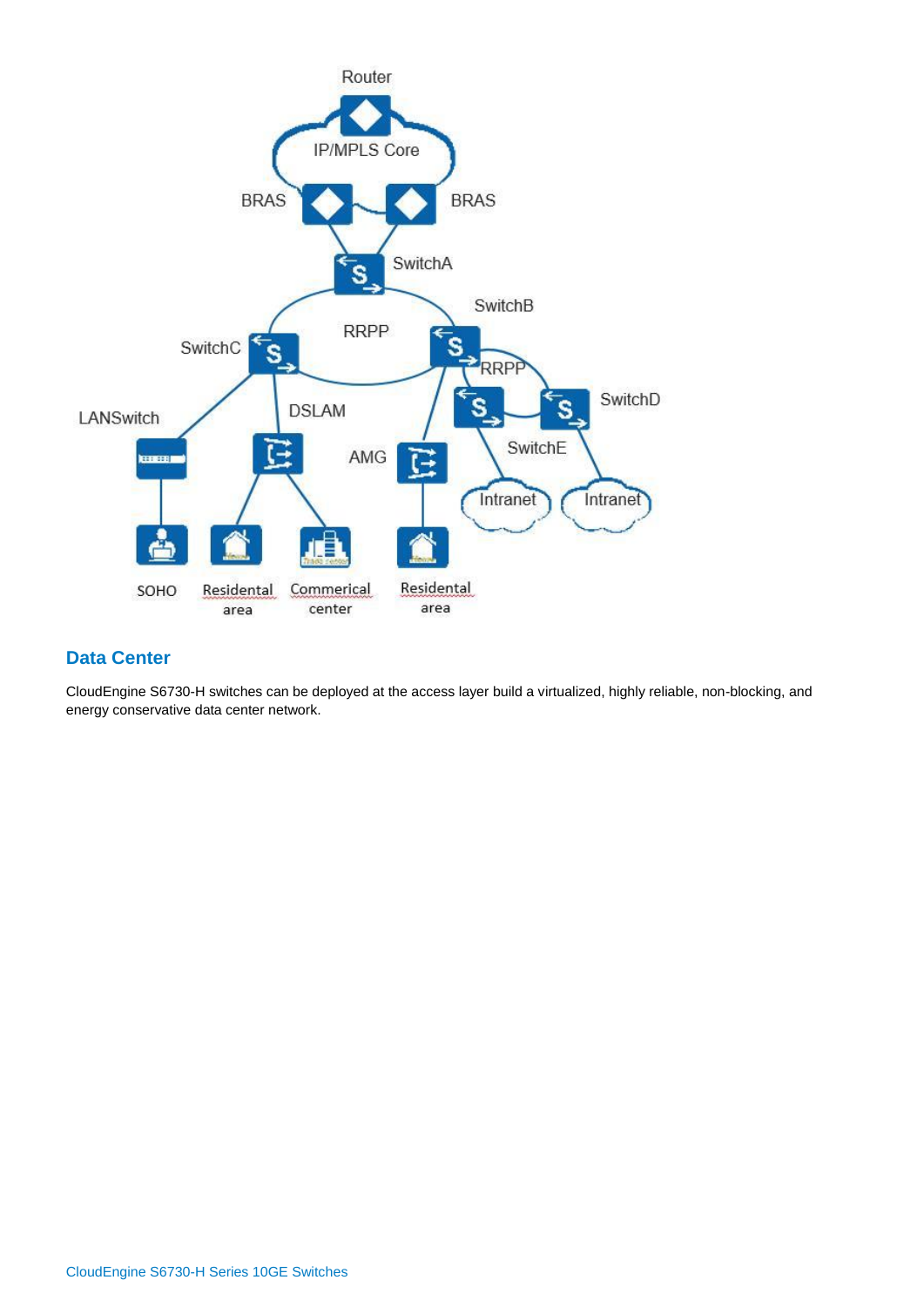

# **Ordering Information**

The following table lists ordering information of the CloudEngine S6730-H series switches.

| <b>Model</b>       | <b>Product Description</b>                                                             |
|--------------------|----------------------------------------------------------------------------------------|
| CloudEngine S6730- | S6730-H48X6C (48*10GE SFP+ ports, 6*40GE QSFP28 ports, optional license for upgrade to |
| <b>H48X6C</b>      | 6*100GE QSFP28, without power module)                                                  |
| CloudEngine S6730- | S6730-H24X6C (24*10GE SFP+ ports, 6*40GE QSFP28 ports, optional license for upgrade to |
| H24X6C             | 6*100GE QSFP28, without power module)                                                  |
| CloudEngine S6730- | S6730-H48X6C Bundle (48*10GE SFP+ ports, 6*40GE/100GE QSFP28 ports, with 100G license, |
| H48X6C             | without power module)                                                                  |
| CloudEngine S6730- | S6730-H24X6C Bundle (24*10GE SFP+ ports, 6*40GE/100GE QSFP28 ports, with 100G license, |
| H24X6C             | without power module)                                                                  |
| CloudEngine S6730- | S6730-H24X4Y4C (24*10GE SFP+ ports, 4*25GE SFP28 ports, 4*40GE/100GE QSFP28 ports,     |
| H24X4Y4C           | without power module)                                                                  |
| PAC600S12-CB       | 600W AC power module (for S6730-H48X6C/S6730-H24X6C series models)                     |
| PDC1000S12-DB      | 1000W DC power module (for S6730-H48X6C/S6730-H24X6C series models)                    |
| PAC300S12-CL       | 300W AC power module (for S6730-H24X4Y4C series models)                                |
| PDC260S12-DL       | 260W DC power module (for S6730-H24X4Y4C series models)                                |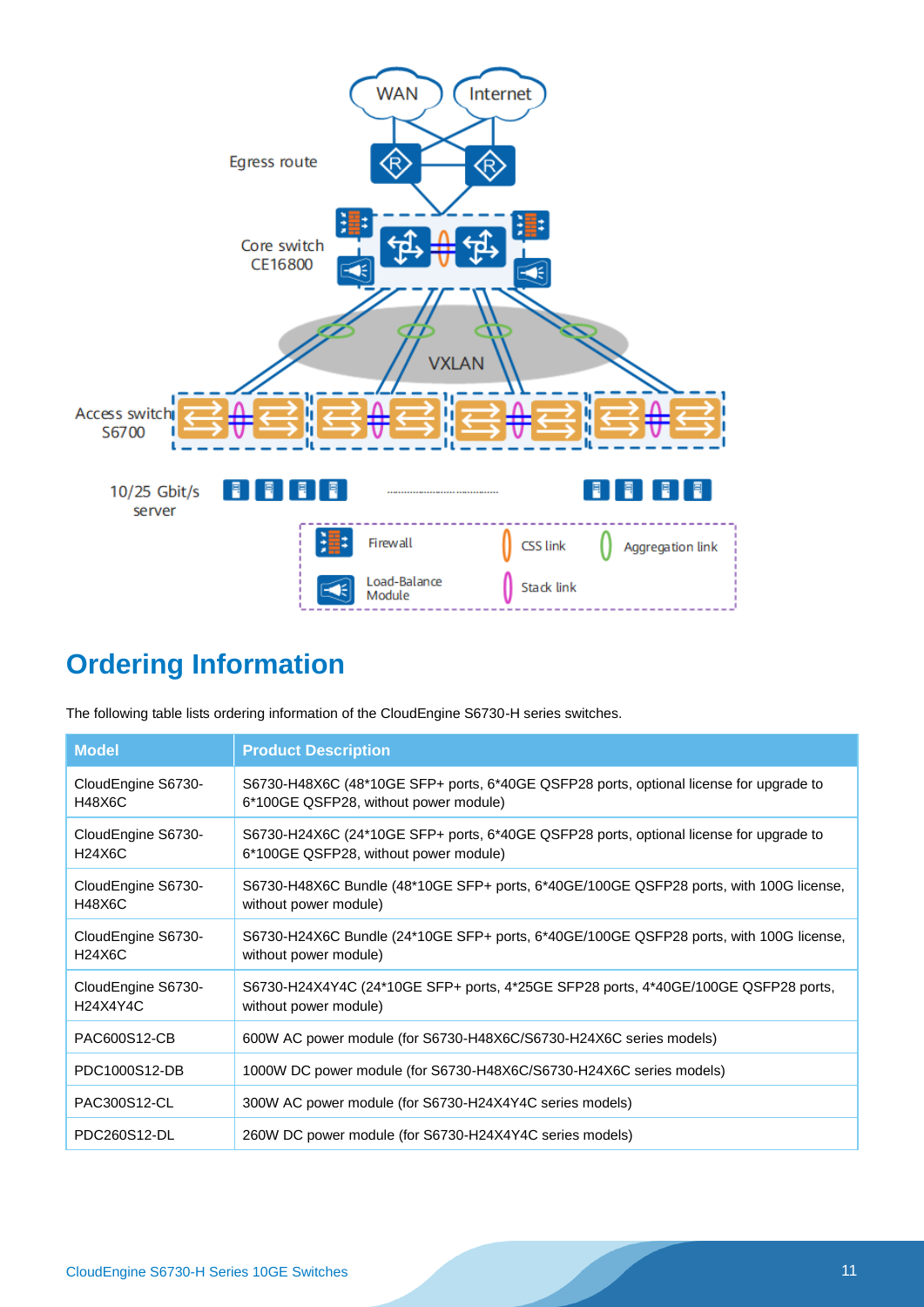| <b>License</b>                          | <b>Product Description</b>                                                                                                                         |
|-----------------------------------------|----------------------------------------------------------------------------------------------------------------------------------------------------|
| N1-S67H-M-Lic                           | S67XX-H Series Basic SW, Per Device                                                                                                                |
| N1-S67H-M-SnS1Y                         | S67XX-H Series Basic SW, SnS, Per Device, 1Year                                                                                                    |
| L-100GEUPG-S67H                         | S67XX-H Series, 40GE to 100GE Electronic RTU License, Per Device                                                                                   |
| L-VxLAN-S67                             | S67 Series, VxLAN License, Per Device                                                                                                              |
| $L-1AP-S67$                             | S67 Series, Wireless Access Controller AP Resource License-1AP                                                                                     |
| N1-S67H-F-Lic                           | N1-CloudCampus, Foundation, S67XX-H Series, Per Device                                                                                             |
| N1-S67H-F-SnS                           | N1-CloudCampus, Foundation, S67XX-H Series, SnS, Per Device                                                                                        |
| N1-S67H-A-Lic                           | N1-CloudCampus, Advanced, S67XX-H Series, Per Device                                                                                               |
| N1-S67H-A-SnS                           | N1-CloudCampus, Advanced, S67XX-H Series, SnS, Per Device                                                                                          |
| N1-S67H-FToA-Lic                        | N1-Upgrade-Foundation to Advanced, S67XX-H, Per Device                                                                                             |
| N1-S67H-FToA-SnS                        | N1-Upgrade-Foundation to Advanced, S67XX-H, SnS, Per Device                                                                                        |
| N1-AM-30-Lic                            | N1-CloudCampus, Add-On Package, Access Management, Per 30 Endpoints                                                                                |
| N1-AM-30-SnS1Y                          | N1-CloudCampus, Add-On Package, Access Management, Software Subscription and Support,<br>Per 30 Endpoints, 1 Year                                  |
| N1-EPNP-30-Lic                          | N1-CloudCampus, Add-On Package, Endpoints Plug and Play, Per 30 Endpoints                                                                          |
| N1-EPNP-30-SnS1Y                        | N1-CloudCampus, Add-On Package, Endpoints Plug and Play, Software Subscription and<br>Support, Per 30 Endpoints, 1 Year                            |
| N1-APP-X7FSwitch                        | N1-CloudCampus, Add-On Package, Intelligent Application Analysis, X7 Series Fixed Switch, Per<br>Device                                            |
| N1-APP-X7FSwitch-<br>SnS <sub>1</sub> Y | N1-CloudCampus, Add-On Package, Intelligent Application Analysis, X7 Series Fixed Switch,<br>Software Subscription and Support, Per Device, 1 Year |

### **More Information**

For more information about Huawei Campus Switches, visit [http://e.huawei.com](http://e.huawei.com/) or contact us in the following ways:

- Global service hotline:<http://e.huawei.com/en/service-hotline>
- **•** Logging in to the Huawei Enterprise technical support website:<http://support.huawei.com/enterprise/>
- Sending an email to the customer service mailbox: support\_e@huawei. com

#### **Copyright © Huawei Technologies Co., Ltd. 2021. All rights reserved.**

No part of this document may be reproduced or transmitted in any form or by any means without prior written consent of Huawei Technologies Co., Ltd.

#### **Trademarks and Permissions**

and other Huawei trademarks are trademarks of Huawei Technologies Co., Ltd.

All other trademarks and trade names mentioned in this document are the property of their respective holders.

#### **Notice**

The purchased products, services and features are stipulated by the contract made between Huawei and the customer. All or part of the products, services and features described in this document may not be within the purchase scope or the usage scope. Unless otherwise specified in the contract, all statements, information, and recommendations in this document are provided "AS IS" without warranties, guarantees or representations of any kind, either express or implied.

The information in this document is subject to change without notice. Every effort has been made in the

#### **Huawei Technologies Co., Ltd.**

Address:Huawei Industrial Base Bantian, Longgang Shenzhen 518129 People's Republic of China

Website:e.huawei.com